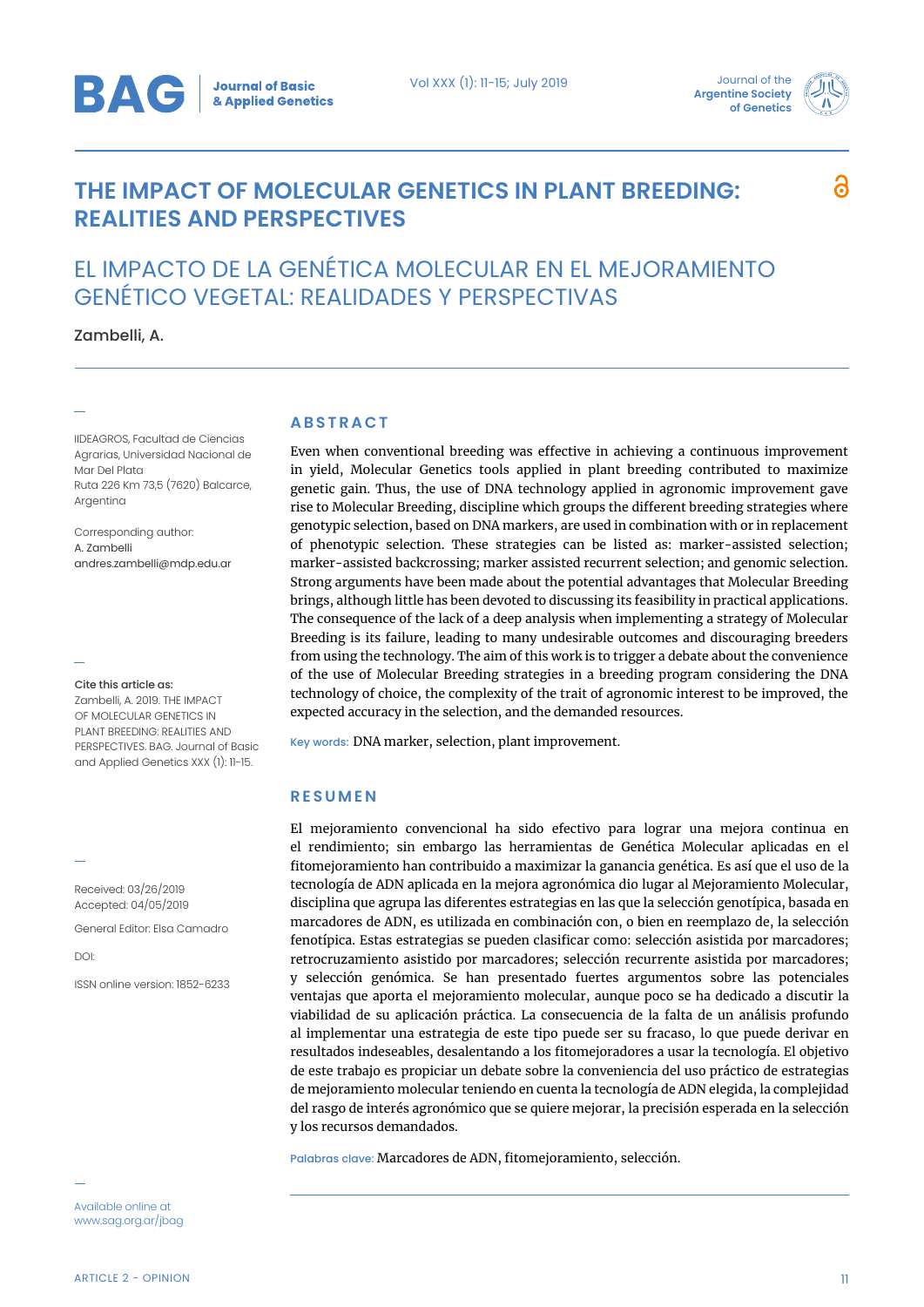### **INTRODUCTION**

In his review, Dr. Rex Bernardo summarized what his adviser had taught him about plant breeding for complex traits: a breeder created genetic variation by crossing good by good, selected the best progenies in the cross, and synthesized the best progenies into a new and improved cultivar (Dudley and Moll, 1969; Bernardo, 2008). Of course, the reality showed Dr. Bernardo (and everyone, by the way) that the situation, unfortunately, is not so simple.

In the classical pedigree breeding method, selecting superior plants bearing traits of higher heritability begins in early generations. However, for traits of low heritability, accurate selection demands the lines to become more homozygous. Commonly, selection of superior plants involves visual assessment for agronomic attributes of interest, as well as laboratory tests for quality or other phenotype feature. When the breeding lines become homozygous ( $F<sub>c</sub>$  or further), they can be harvested in bulk and evaluated in replicated field trials. The entire process demands considerable time (depending on the crop, it may range from 5 to 10 years) and money. Even when conventional breeding was effective in achieving a continuous improvement in yield, new technologies were needed to maximize genetic gain. Thus, during the late 1990's, DNA-marker assisted selection offered a promising technology for plant breeding.

The first efforts directed to the design of strategies of plant improvement supported by the use of DNA markers were based on the mapping of quantitative trait *loci* (QTL) in biparental populations. This allowed the development of DNA markers in linkage disequilibrium with them. Its application then focused on recurrent selection schemes to accelerate the pyramiding of QTLs linked to phenotypes of agronomic interest governed by a few genes. Thus, the use of DNA technology applied in agronomic improvement gave rise to Molecular Breeding, discipline which groups the different breeding strategies where genotypic selection, based on DNA markers, are used in combination with, or in replacement of, phenotypic selection. These can be listed as: marker-assisted selection; marker-assisted backcrossing; marker assisted recurrent selection; and genomic selection (Jiang, 2015).

The advantages of using DNA markers to assist selection in plant breeding can be summarized as following:

- · It allows selection of traits of interest at early stage of plant growth.
- · Unlike the phenotype, the genotype is not affected by environmental conditions.
- · It eliminates the need for phenotypic scoring at every breeding generation.
- · It provides a uniform and reproducible method for

genotype scoring.

- · A very small sample of plant, leaf or grain is required for genotyping.
- · The release of new cultivars demands a much lower number of breeding generations.

The most widely used technologies are markerassisted selection (MAS) and marker-assisted backcrossing (MABC). MAS refers to the selection of specific alleles for traits controlled by a few *loci* while MABC is applied to the transfer of a limited number of genes from one genetic background to another, including transgenes.

When setting up a Molecular Breeding (MB) program, different genotyping platforms can be used but the final choice will depend on the requirements of marker density and sample throughput. These platforms range from low-throughput, PCR-based techniques such as the traditional SSRs, to the high-throughput SNP platforms and new sequencing-based methods such as genotyping-by-sequencing (GBS) and amplicon sequencing. Depending on the molecular technology used, DNA markers can be classified into five main types: restriction fragment length polymorphism (RFLP, the first DNA marker available); amplified fragment length polymorphism (AFLP); random amplified polymorphic DNA (RAPD), microsatellites or simple sequence repeats (SSR) and single nucleotide polymorphism (SNP). A comparison of the most conspicuous DNA marker technologies available is summarized in Table 1.

The practical use of MB tools requires very stringent false positive and false negative rates; however,there are a few examples in which some validation of these rates has been conducted. Many studies have investigated the utility of DNA markers in breeding programs; nevertheless, the main criterion that is taken into account at the time of evaluating its usefulness is the genetic linkage of the markers with the QTL, while other issues, such as how reliably the markers classify favorable and unfavorable alleles, are barely analyzed. The consequence of the lack of a deep analysis when implementing a strategy of MB is its failure, leading to many undesirable outcomes and discouraging breeders from using the technology. This determines that in many cases the tool is questioned when in fact what failed was the previous feasibility analysis.

In developing a set of metrics to assess the performance of a candidate DNA marker, it is necessary to break down the features of a marker that impact on its reliability. Thus, Platten *et al*. (2019) proposed to evaluate marker quality based on a measurable quality standard, covering three metric categories: Technical; Biological; and Breeding.

Technical metrics refers to defining the version of the marker (when more than one marker locating close to the QTL is available), call rate, and clarity (that is, how reliable a sample can be classified as allele A, B or heterozygous).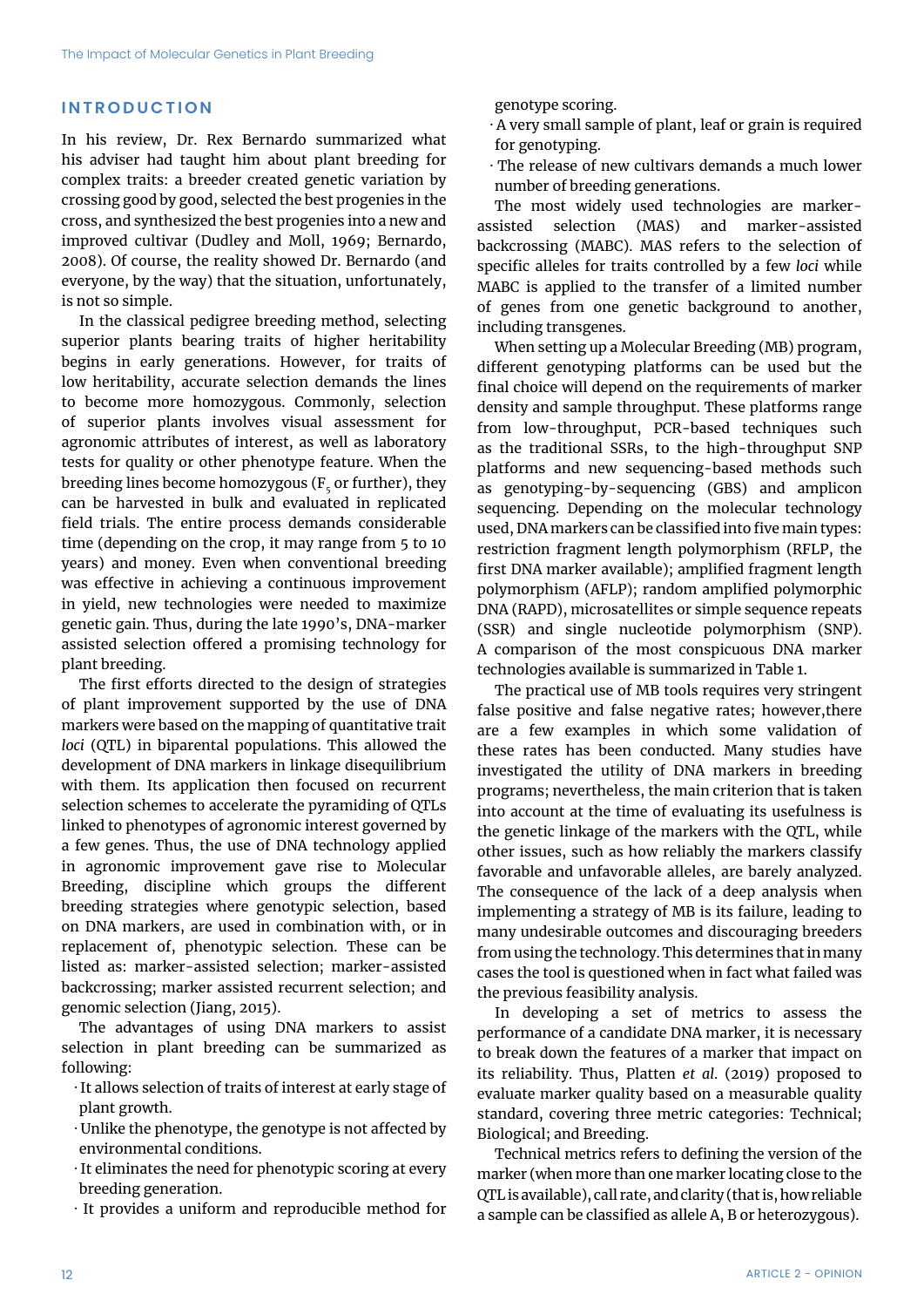| Feature                                | <b>RFLP</b>                    | <b>RAPD</b>                    | <b>AFLP</b>                 | <b>SSR</b>                      | <b>SNP</b>                     |
|----------------------------------------|--------------------------------|--------------------------------|-----------------------------|---------------------------------|--------------------------------|
| Genomic abundance                      | High                           | High                           | High                        | Moderate to high                | Very high                      |
| Genomic coverage                       | Low copy coding region         | Whole genome                   | Whole genome                | Whole genome                    | Whole genome                   |
| Expression / inheritance               | Co-dominant                    | Dominant                       | Dominant / co-dominant      | Co-dominant                     | Co-dominant                    |
| Number of loci                         | Small $(\leq 10^3)$            | Small $(\leq 10^3)$            | Moderate $(10^3)$           | High $(10^3 - 10^4)$            | Very high $(>10^5)$            |
| Level of polymorphism                  | Moderate                       | High                           | High                        | High                            | High                           |
| Type of polymorphism                   | Single base changes, indels    | Single base<br>changes, indels | Single base changes, indels | Changes in length of<br>repeats | Single base changes,<br>indels |
| Type of probes / primers               | Low copy DNA or cDNA<br>clones | 10 bp random<br>nucleotides    | Specific sequence           | Specific sequence               | Allele-specific PCR<br>primers |
| Cloning and / or sequencing            | Yes                            | N <sub>0</sub>                 | No.                         | Yes                             | Yes                            |
| PCR-based detection                    | Usually no                     | Yes                            | Yes                         | Yes                             | Yes                            |
| Genotyping throughput                  | Low                            | Low                            | Moderate                    | Low to moderate                 | Very high                      |
| Amount of DNA required                 | Large                          | Small                          | Moderate                    | Small                           | Small                          |
| Time demanding                         | High                           | Low                            | Moderate                    | Low                             | Low                            |
| Ease of automation                     | Low                            | Moderate                       | Moderate                    | Moderate                        | High                           |
| Development / start-up cost            | Moderate to high               | Low                            | Moderate                    | Moderate to high                | High                           |
| Cost per analysis                      | High                           | Low                            | Moderate                    | Moderate to low                 | Low                            |
| Polymorphic loci detected per analysis | $1 - 3$                        | $1 - 5$                        | 20-100                      | $1 - 3$                         |                                |

**Table 1.** Comparison of most widely used DNA marker in plants. Adapted from Jiang (2015)

Biological metrics imply the characterization of the marker linkage to the QTL of interest and the false positive and false negative rates (FPR and FNR, respectively).

Breeding metrics describe the relative value of applying a marker in a specific breeding program, consisting of three items: breeding program false positive rate (BpFPR); breeding program false negative rate (BpFNR); and marker utility. Thus, BpFPR and BpFNR are equivalent to the FPR and FNR metrics described above but specific to a particular breeding program in which they are assessed. As the breeding pool may be expected to have lower allelic diversity than occurs species-wide, and because selection and genetic drift are modifying patterns of linkage disequilibrium independently across breeding programs, these rates can be quite different from the true FPR and FNR. They will require the characterization of donor and recipient lines, which will involve collecting phenotype data for each program of interest. In other words, it is important to evaluate the marker's reliability for taking breeding decisions in that specific program.

The last Breeding metrics, marker utility, represents the number of cultivars without the desired allele with respect to the number of cultivars with the desired allele at a given QTL in the breeding population (the lower the proportion, the higher the utility).

Platten's proposal provides a systematic and useful set of criteria to establish a superior marker system for a target QTL, allowing the choice of an optimal group of markers when designing an assisted selection strategy (Platten *et al*., 2019).

It has been found that classical marker-assisted selection (based on the identification of QTL) has worked satisfactorily for simple traits (whose genetic variance is determined by one or a few *loci*). Therefore, the identification and characterization of QTL associated with traits of agronomic importance has been an area that deserved the interest of the scientific community in the last 30 years. A simple exercise gives an account of it: a bibliographic search on the website of the National Library of Agriculture (USDA; https://agricola.nal.usda. gov) covering that period and including as keywords the terms "QTL" and the names of the twelve main crop species in the world, will show a total of 4476 publications, which in many cases documented the discovering of three or even more QTLs. Therefore, being conservative, it would be reasonable to estimate a total of at least 10,000 QTLs published. However, covering all crops, the number of DNA markers effectively applied in breeding selection can be roughly estimated in around 100 (Bernardo, 2008; Collard and Mackill, 2008; St. Clair, 2010; Jian, 2015).

Why this large discrepancy between the number of published QTLs and those that are useful for a markerassisted selection strategy? Reality indicates that a breeder will replace phenotypic selection by genotypic one only if the QTL on which the DNA marker was designed meets the following requirements: was clearly validated in different environments and genetic backgrounds, and explains a significant proportion of the phenotype variability. Otherwise, the breeder will not use the technology, avoiding the risk of making an inaccurate selection with the consequent loss of useful genetic variability.

The nature of a trait may sometimes suggest that much of the quantitative variation is controlled by many genes with small effects. Even if the effects for a large number of minor QTLs are consistent, pyramiding favorable alleles into a single cultivar becomes increasingly difficult or unfeasible. Examples of such traits are grain yield, quantitative disease resistance and tolerance to abiotic stresses.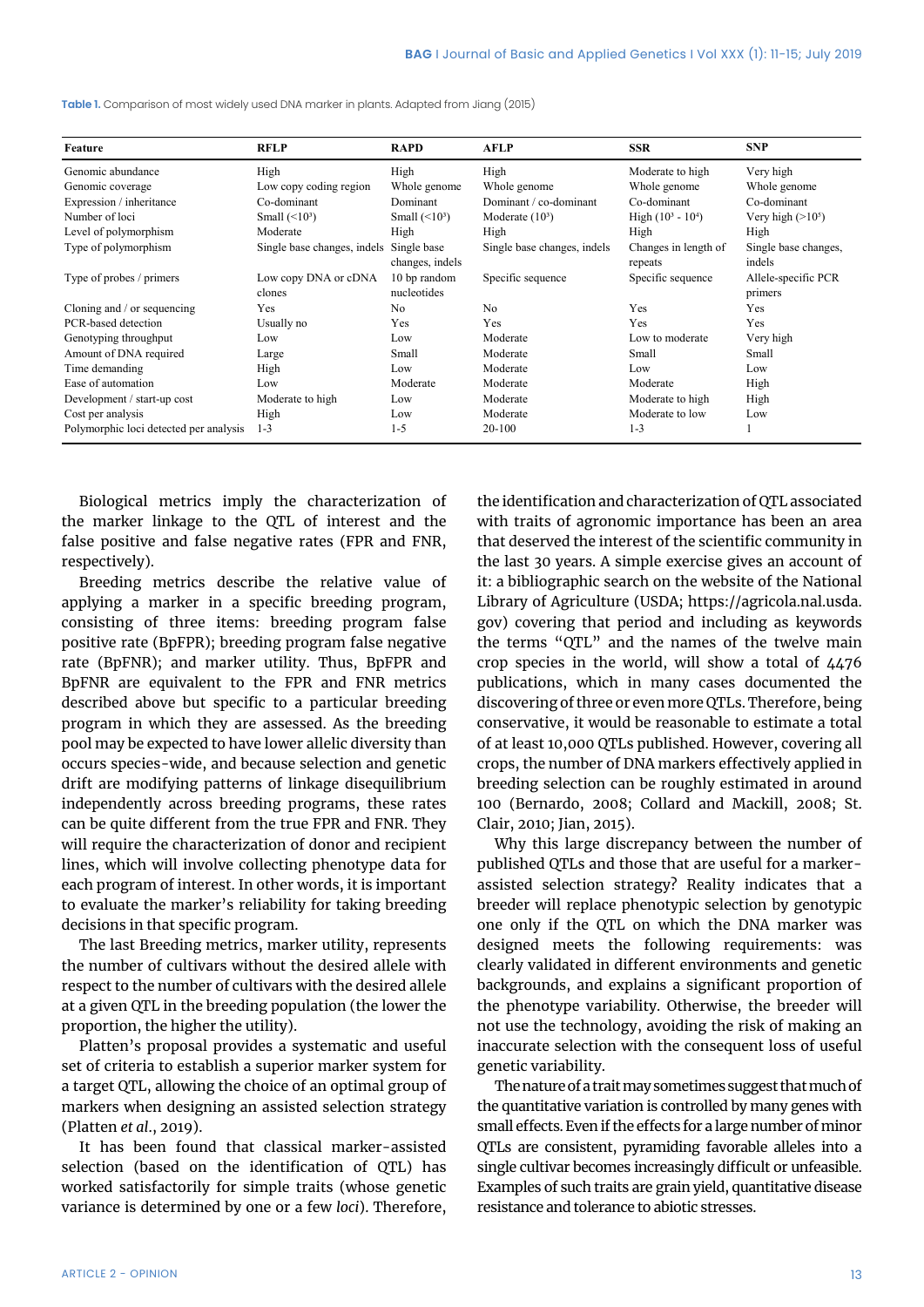To illustrate this situation, suppose the objective is pyramiding four favorable alleles located in four independent QTL. Suppose a cross between two inbred lines, each one carrying two of the QTLs of interest. Which will be the frequency of  $F_{2}$ -offspring carrying the four favorable alleles? Assuming Mendelian inheritance, the expected frequency of homozygotes at each *locus* will be 1/4, therefore the frequency of homozygotes for the four QTLs will be  $(1/4)^4$  = 1/256. So, how large should be the  $F<sub>2</sub>$  population in order to have a probability of 0.95 to find at least one plant with favorable alleles in homozygous state at all four *loci*? The answer is the population should have 770 recombinant individuals. Even if you can build such population, what will happen with the genetic variability demanded for any breeding program? How big should be the  $F<sub>2</sub>$  population if the plan now is to obtain ten individuals with the four homozygous alleles? This simple example clearly shows that a breeding strategy based on pyramiding minor QTLs would be unfeasible.

The arising question is, can DNA markers help in order to develop MB strategies aiming to improve complex traits?

This challenge has led to the development of an alternative MB methodology named genomic selection (GS), genomic selection or genomewide selection (henceforth it will be referred to as GS), emerging as a valuable method for improving complex traits that are controlled by many QTLs with small effects. GS constitutes an approach in which all molecular markers available through the genome are used in order to calculate (predict) breeding values and it was firstly proposed by Meuwissen (2001) to be applied in animal breeding. However, the development of low-cost and high-throughput genotyping platforms has made possible the extension of GS to plant breeding (Rabier *et al*., 2016; Crossa *et al*., 2017; Juliana *et al*., 2017). GS is typically performed among the progeny within a biparental cross between two elite inbreds (breeding population) where phenotypes and genomewide genotypes are investigated in the training population (a subset of the breeding population) to predict significant relationships between phenotypes and genotypes using statistical approaches. Marker effects estimated on the training population will be used to predict the performance of the best candidates in the rest of the breeding population solely based on genomic estimated breeding value (GEBV). Therefore, GS may result in lower costs because the need to evaluate the phenotype performance of the entire breeding population is replaced by a selection based on GEBV. Unlike QTL mapping, GS does not require to identify DNA markers with significant effects for a given trait.

For a better prediction accuracy of GS, a high density genotype is required so that all QTLs (which, as stated above, do not need to be identified) are in linkage disequilibrium with at least one SNP marker (Jiang 2015). The prediction accuracy is expected to increase as the product of heritability (*h2* ) and size of the training population (*N*) increases. A low *h2* can be compensated by the use of a large *N*. It is noteworthy that *N∙h<sup>2</sup>* determines both the power to detect a QTL and the accuracy of GS. Another important factor to consider is the density of DNA markers, because if it increases, then also accuracy will do. However this positive relationship is not linear, since once having reached a number of 200-500 SNPs, the increase of accuracy is not so evident, becoming unnecessary the increase marker density beyond a few hundred (Hickey *et al*., 2014; Brandariz and Bernardo, 2019).

Different statistical methods have been developed to predict unobserved individuals in GS. Linear models (e.g., GBLUP) and machine-learning algorithms have been successful in making correct decisions based on genotype data. Also Kernel-based methods, such as Reproducing Kernel Hilbert Spaces (commonly known as RKHS), have extensively delivered good genomic predictions in plants. Several statistical models based on the standard GBLUP that incorporate genotype x environment (G x E) interactions in genomic and pedigree predictions have provided substantial increases in the accuracy of predicting individuals in nonassayed environments helping to exploit positive G x E interactions. Modeling multi-trait multi-environment is essential for improving the prediction accuracy of the performance of newly developed lines in future years. Application of GS in a breeding program should not be focused on predicting all individuals, but rather on classifying individuals into upper, middle, or lower classes, depending on the trait under selection (Crossa *et al*., 2017).

GS is a promising breeding approach that, if used efficiently, provides the opportunity to increase the genetic gain per unit of time and cost. That is why GS is being adopted in plant improvement programs in several crops of commercial importance. However, while there are some efforts focused on the optimal distribution of resources, such as size of training population, marker density and structure of breeding population and their effect on the accuracy and cost of the selection model, more research is needed to cover these issues.

In the case of breeders who work in large seed companies, it is not necessary to convince them on the advantages provided by the application of MB strategies. However, this is not so simple for breeders leading successful improvement programs developed in small companies. Despite they may have heard or even know about the potential advantages that the use of MB strategies offers, the combination of lack of information on how to setup a marker-based approach together with the scarcity of economic resources, move them away from the practical application of DNA markers.

It is important to emphasize that it is not strictly necessary that a MB strategy must be complex and